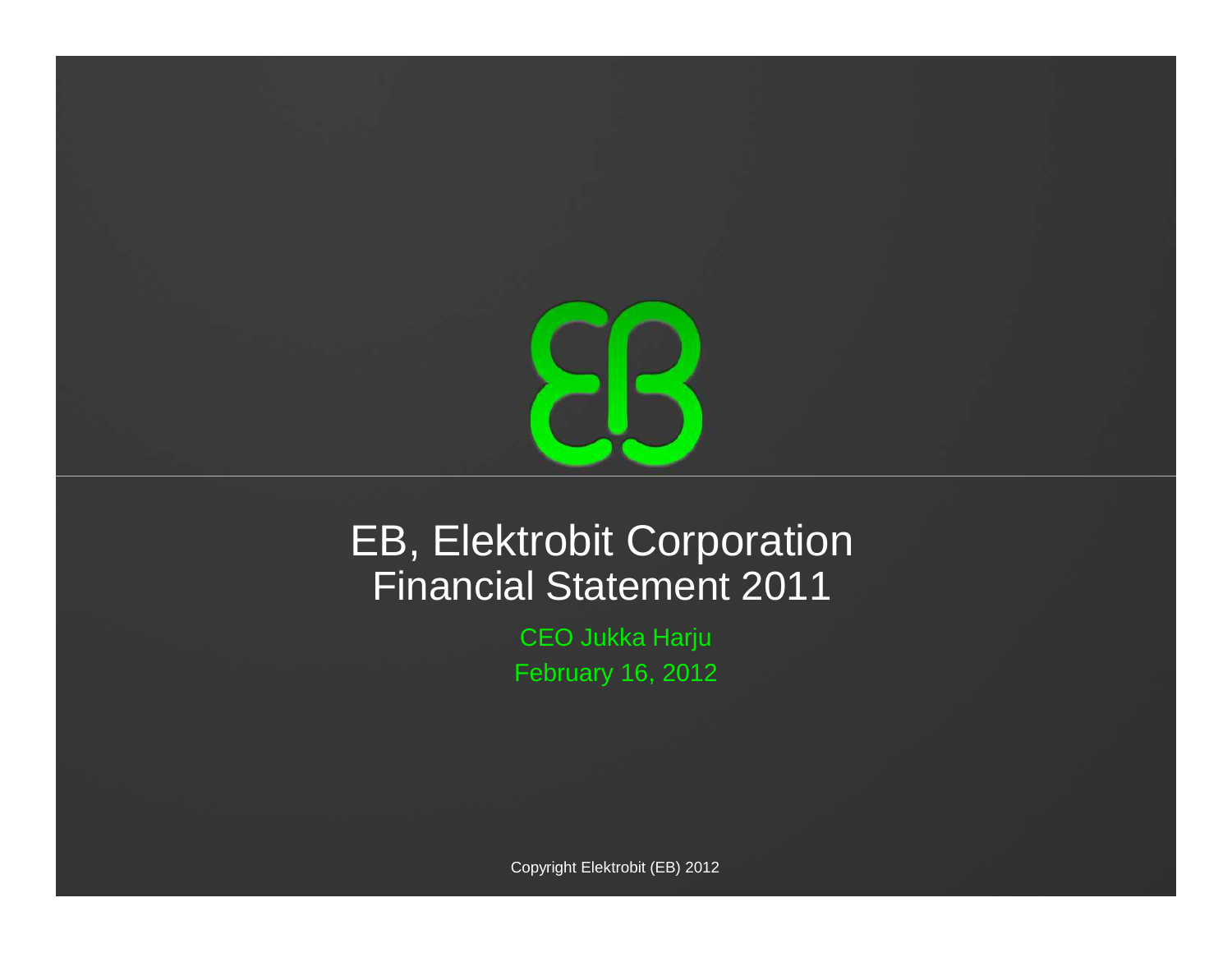## Forward-looking Statements

Some statements made in this material relating to future circumstances or status, including, without limitation, future performance of the company, expectations regarding market growth, trend projections as well as any statements preceded by the words "expect", "believe", "foresee" or similar expressions are forward-looking statements. By their nature, forward-looking statements involve risk and uncertainty and actual results may, therefore, differ materially from the results that are expressed or implied by these forward-looking statements. Elektrobit Corporation disclaims all obligations to update such forwardlooking statements except as required by mandatory law.

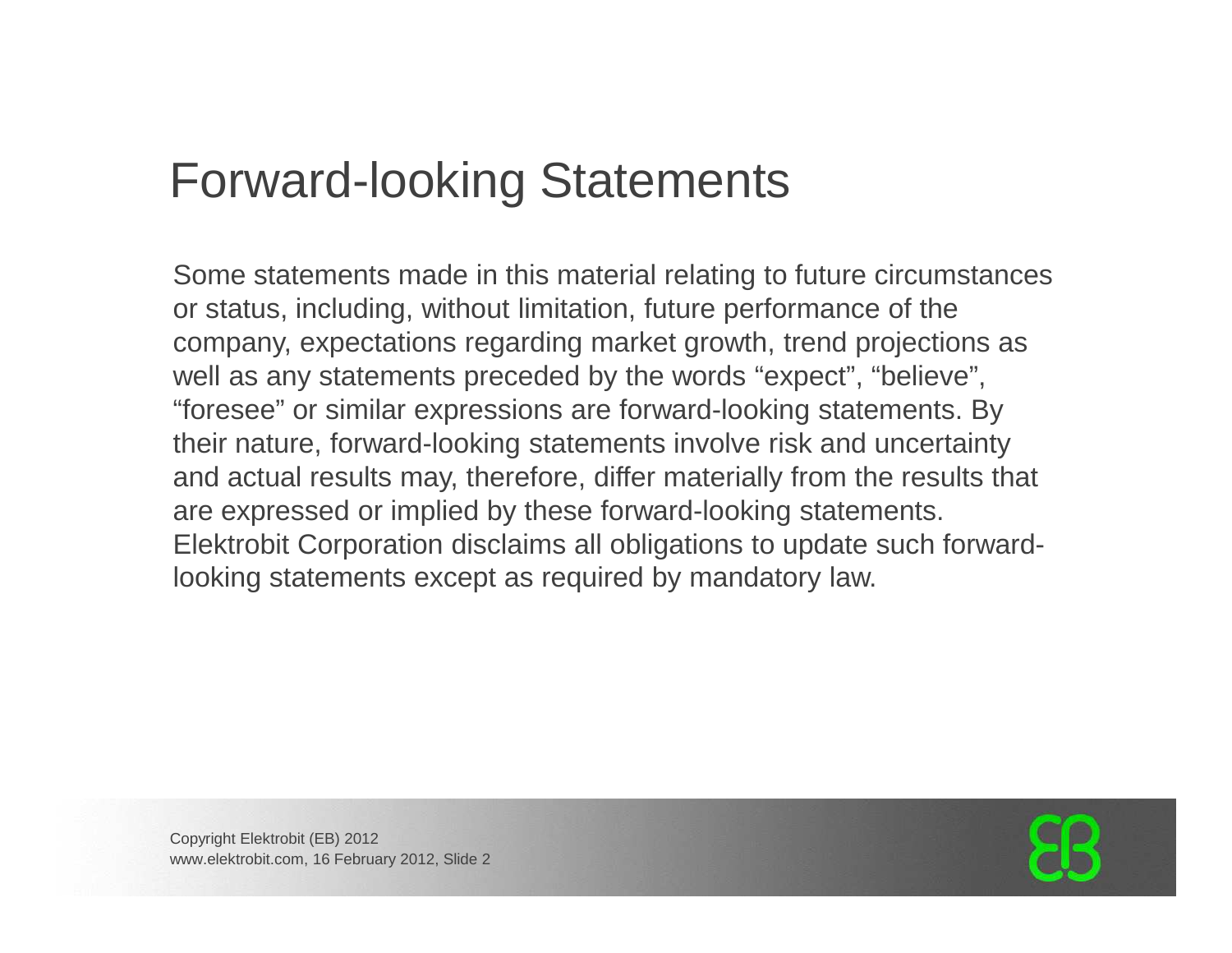## Agenda



- •Highlights of 4Q 2011
- • Financial Performance in 4Q 2011 and in 2011
- •Business Segments in 4Q 2011
- •Outlook for 2012
- •Q&A

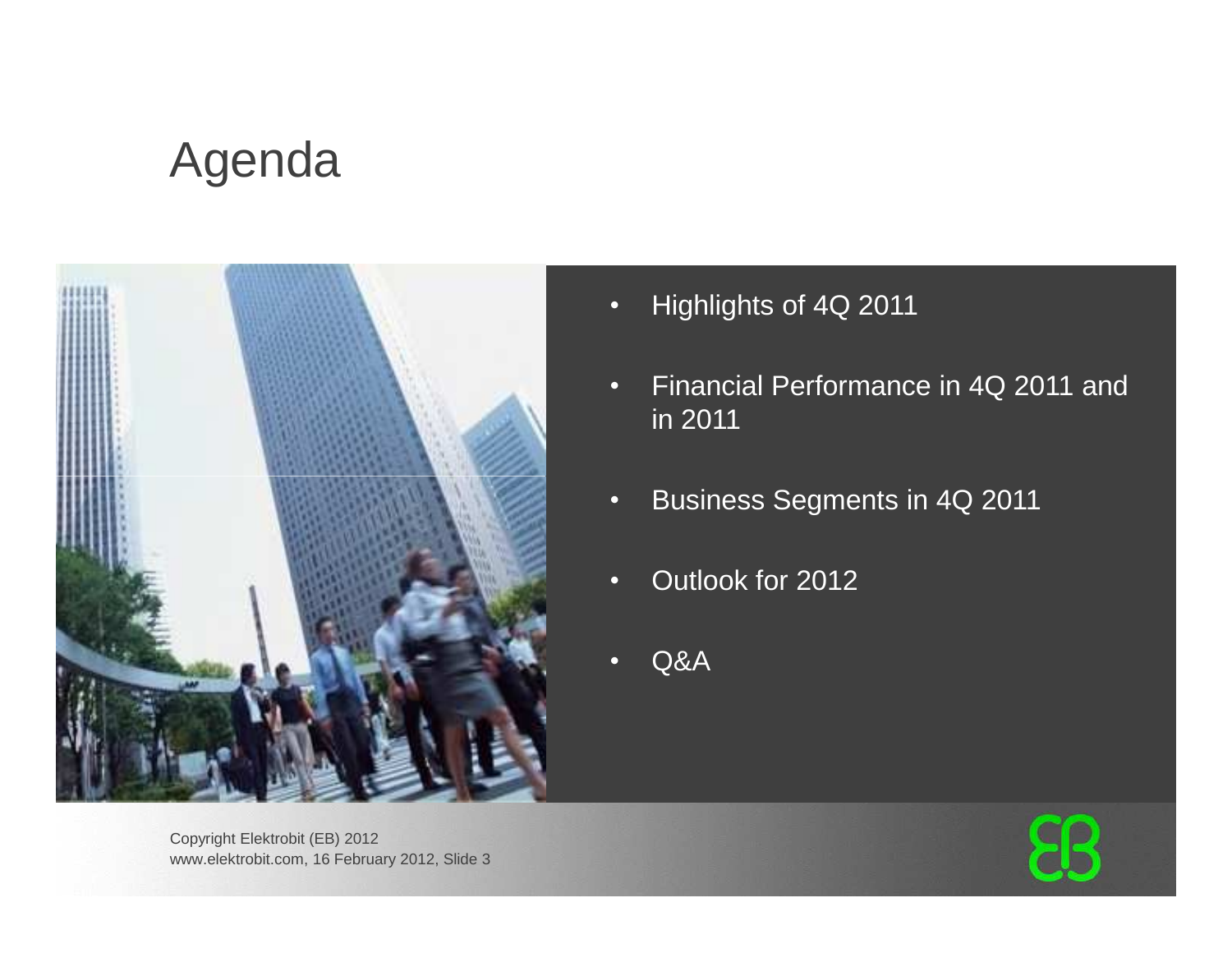# Major Events during 4Q 2011

- $\mathcal{L}_{\mathcal{A}}$ Net sales increased from previous year
- $\mathcal{L}_{\mathcal{A}}$ Operating result was clearly positive



- EB's net sales increased compared to 4Q 2010.
	- Net sales grew in both Automotive and Wireless Business Segments
- EB's operating result was clearly positive
	- Both Business Segments made a positive operating result
- The increased net sales and improved cost structure contributed to the good 4Q performance in Wireless Business **Segment**
- EB continued strong R&D investments

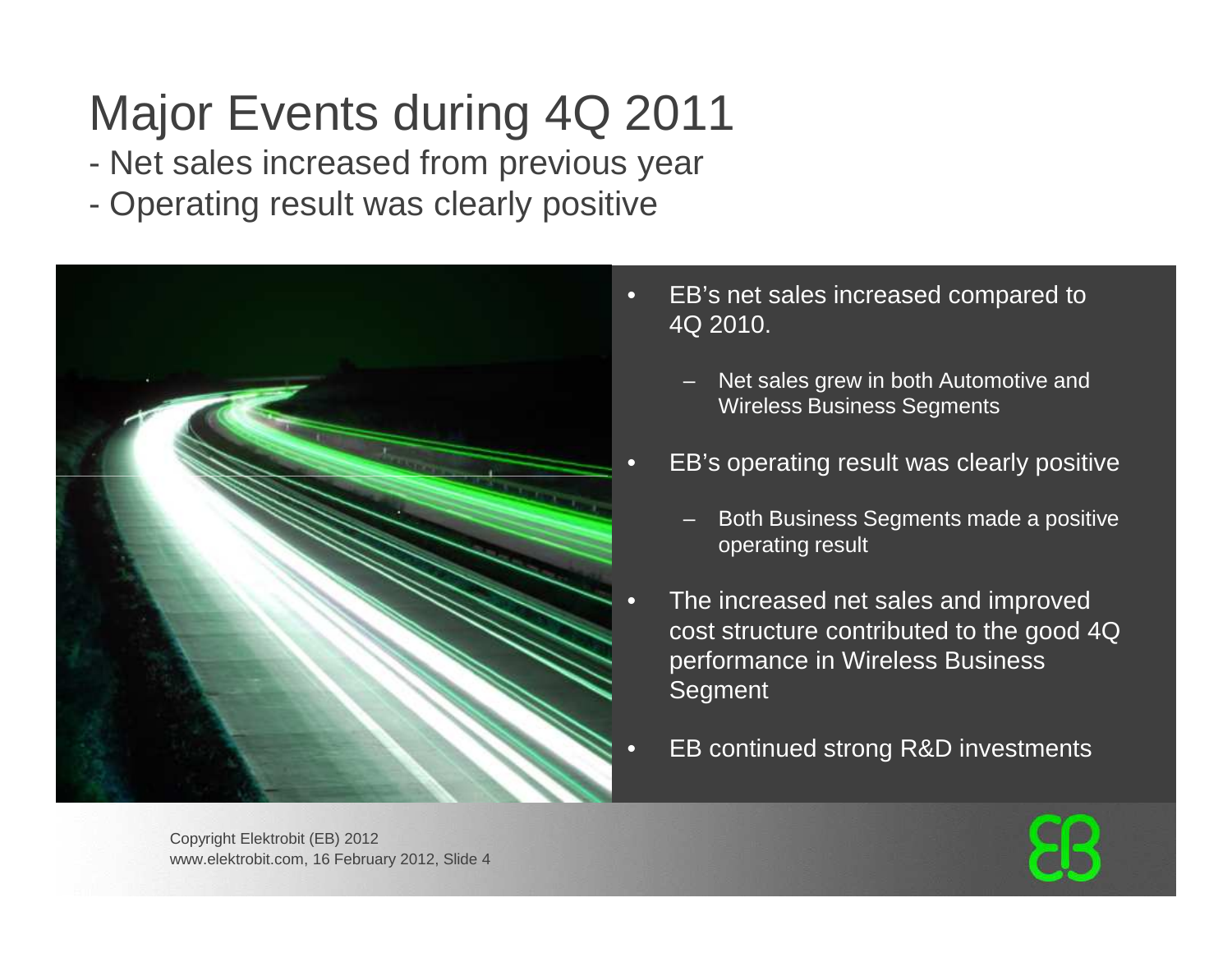# 4Q Net Sales Increased Year-on-Year andOperating Result Was Clearly Positive

•Net sales increased by 17.2% year-on-year to MEUR 49.0 (MEUR 41.8, 4Q 2010)

•Operating profit was MEUR 3.5 (operating loss of MEUR -7.7, including non-recurring costs of MEUR 4.5, 4Q 2010)



\*) Operating loss 4Q 2010 includes non-recurring costs of MEUR 4.5

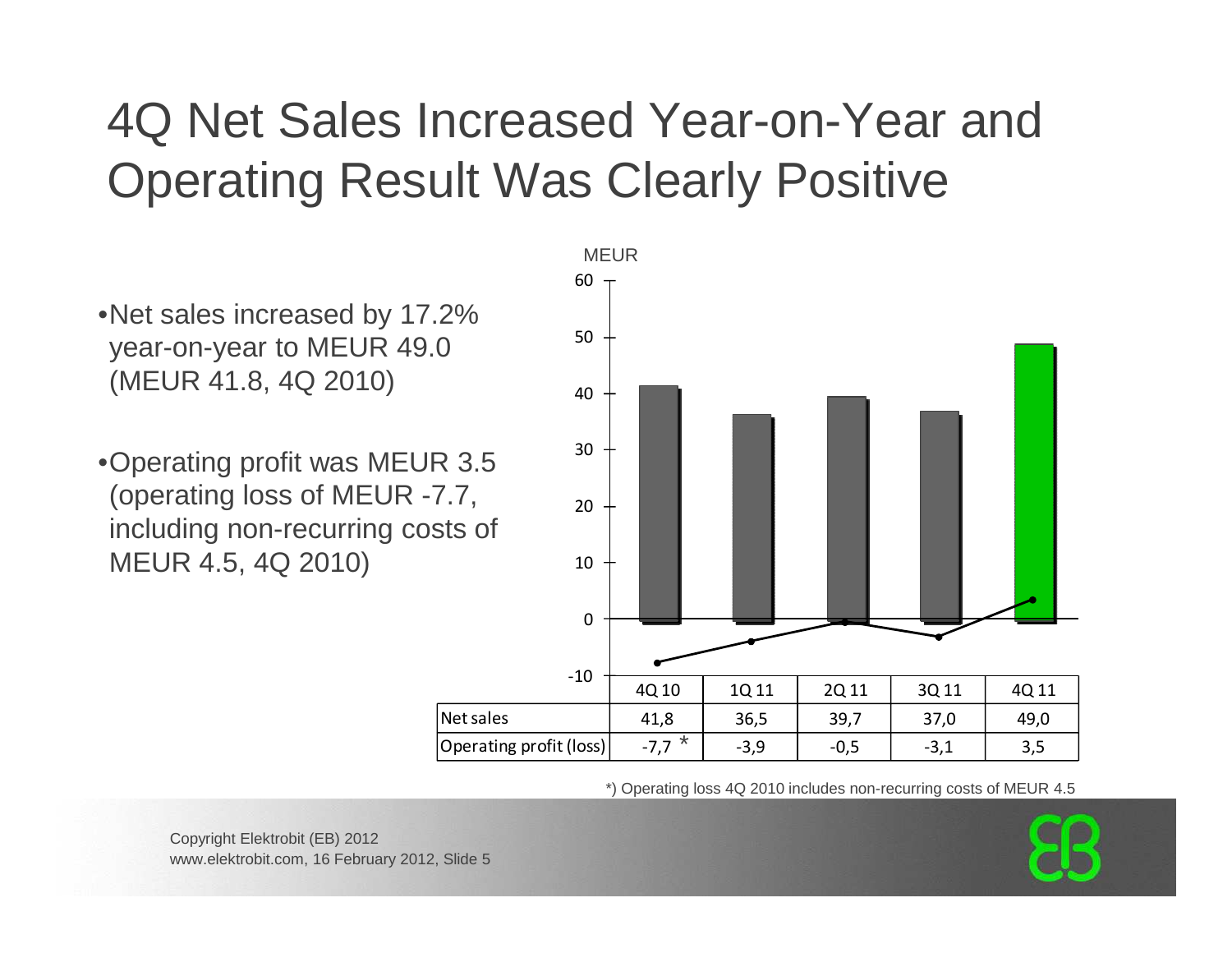## Net Sales in 2011 Was at the Same Level as in 2010 Operating Result Improved Clearly but Remained Negative

- •**Net sales was at the same level as in The MEUR 2010**
	- Net sales in Automotive Business Segment grew by 22,7%
	- Net sales in Wireless Business Segment reduced by 21,1%
- **Operating result improved from previous year but remained negative at MEUR -4.0** 
	- Operating profit of Automotive Business Segment was MEUR 0.8
	- Operating loss of Wireless Business Segment was MEUR -4.7, including MEUR 0,9 costs from collecting the receivables from TerreStar.
- **Improving the profitability will be our main objective in 2012**



\*) Operating result 2010 includes non-recurring costs and impairments MEUR 12.7

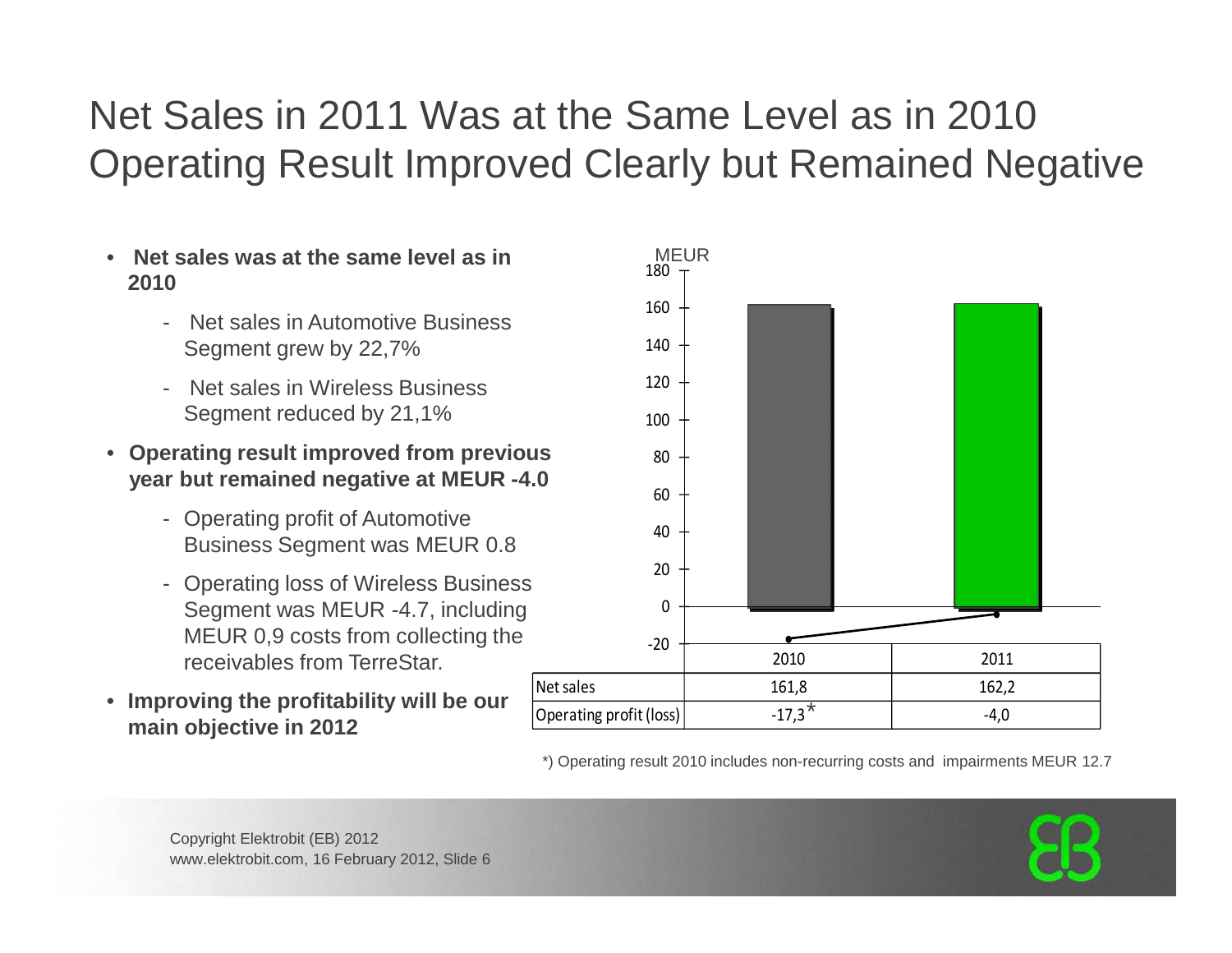## R&D Investments in 2011 Were 14.8 % of Net Sales

- During 2011 EB continued to invest in the automotive software products and tools, the radio channel emulation products and the next generation special terminals product platforms
- R&D investments were MEUR 24.0 (MEUR 21.6, in 2010) equaling 14.8 % of the net sales (13.3 %, in 2010)
- MEUR 6.6 was capitalized (MEUR 5.6, in 2010)
- The amount of capitalized R&D expenses was MEUR 11.5 at the end of 2011
- $\bullet$  Significant proportion of capitalized R&D expenses are related to Automotive Business Segment's customer agreements with expected future license fees based on actual car delivery volumes



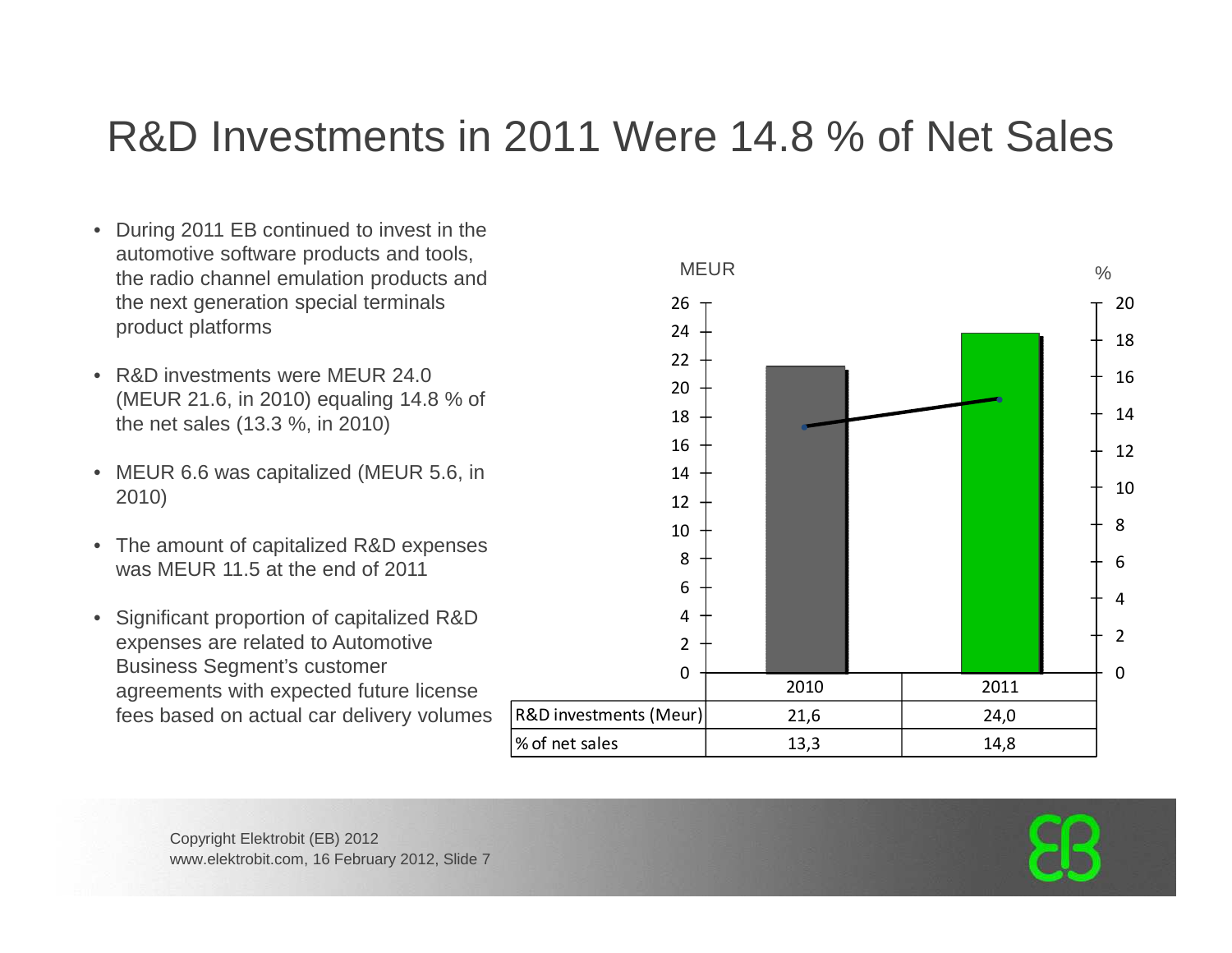## Operative cash flow from 2011 was Positive

| <b>MEUR</b>                                        | 4Q 2010 | 4Q 2011 | Jan. -<br>Dec.<br>2010 | Jan. -<br>Dec.<br>2011 |
|----------------------------------------------------|---------|---------|------------------------|------------------------|
| - net profit +/- adjustment of accrual basis items | $-4.9$  | $+5.5$  | $+1.8$                 | $+2.1$                 |
| - change in net working capital                    | $-0.3$  | $+2.0$  | $+3.5$                 | $+0.6$                 |
| - interests, taxes, and dividends                  | $+0.3$  | $-0.4$  | $-3.8$                 | $+2.6$                 |
| NET CASH FROM OPERATING ACTIVITIES                 | $-4.9$  | $+7.1$  | $+1.5$                 | $+5.3$                 |
| - net cash from investing activities               | $-2.9$  | $-3.7$  | $-7.9$                 | $-11.1$                |
| - net cash from financing activities               | $-1.5$  | $-0.6$  | $-32.1$                | $-4.7$                 |
| NET CHANGE IN CASH AND CASH EQUIVALENTS            | $-9.3$  | $+2.7$  | $-38.5$                | $-10.6$                |

•Cash flow from operating activities amounted to EUR 5.3 million (EUR 1.5 million in 2010).

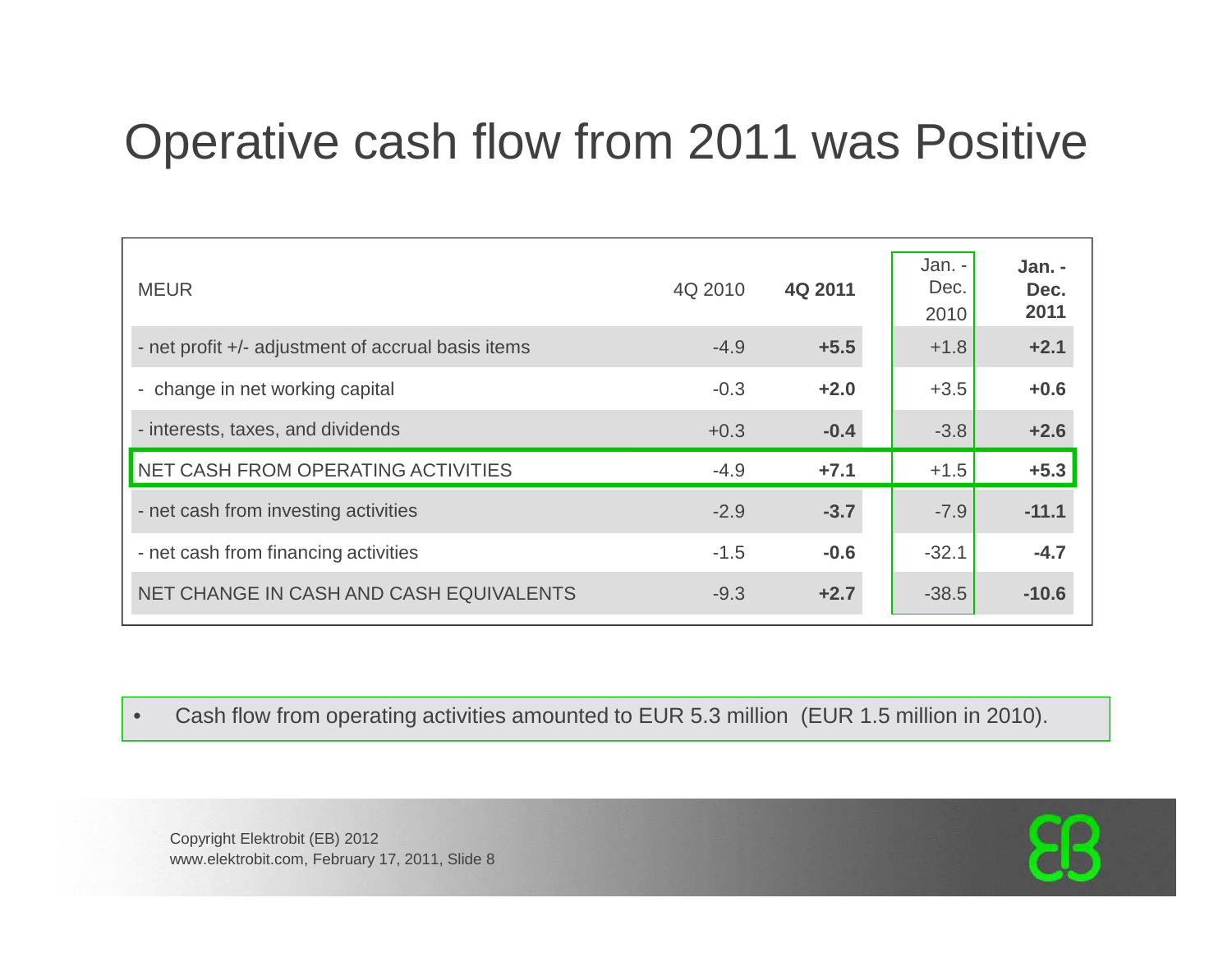## Balance Sheet Remained Strong



Equity ratio, % Cash and liquid assets & interest bearing debt, MEUR



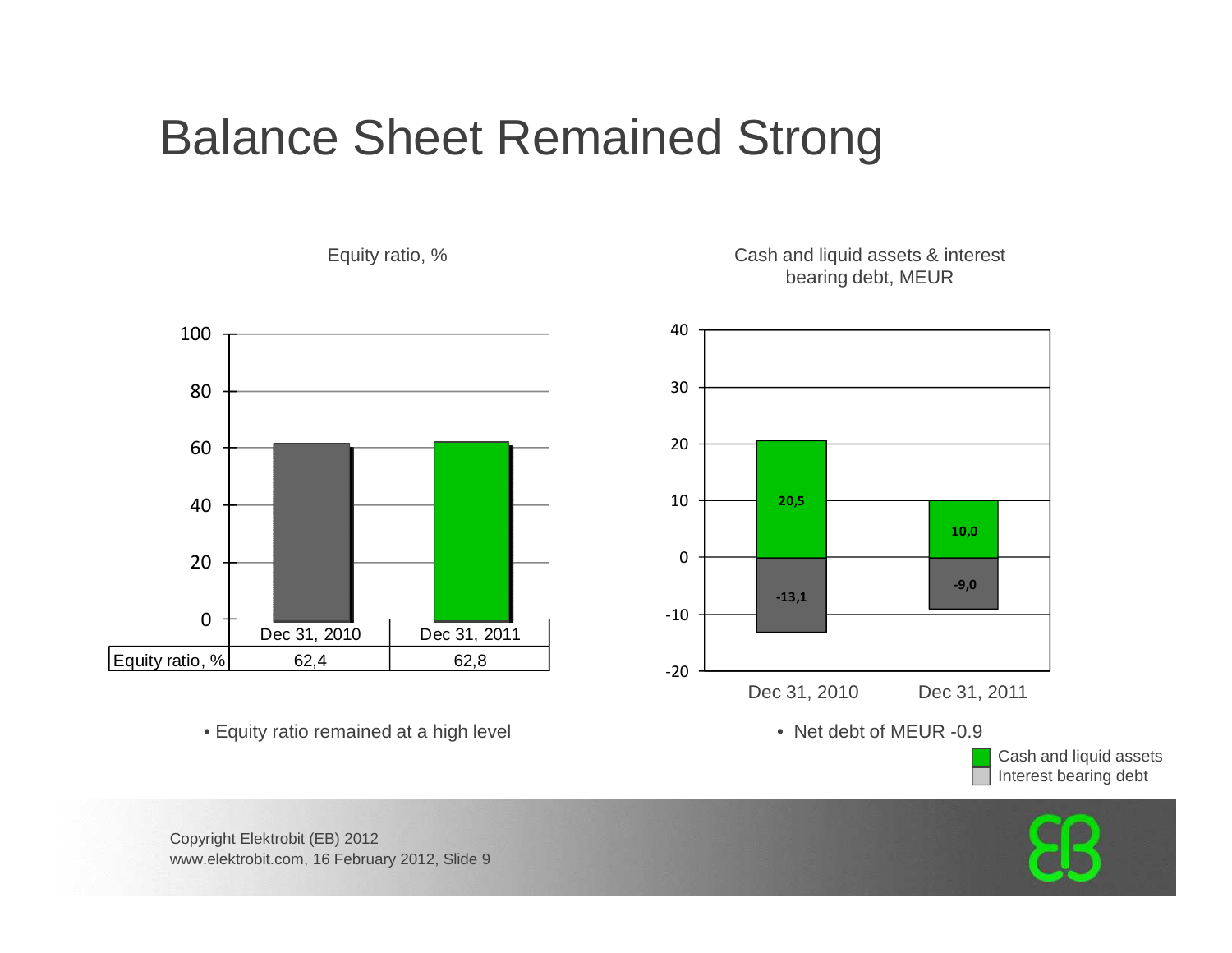## Major Events during 4Q 2011Automotive Business Segment



- Strong growth of net sales continued and operatingresult was clearly positive.
- Solid overall market demand continued for EB's services and own automotive grade software products adapted and integrated to the customer specific requirements.
- EB continued to grow during the fourth quarter in the Infotainment, Driver Assistance and ECU (Electronic Control Unit) software markets.
- Strong R&D investments were continued in automotive software products and tools.
- Mr. Alexander Kocher (M.Sc., Electrical Engineering) started as the President of the Automotive Business Segment and Managing Director of Elektrobit Automotive GmbH as of November 1, 2011.

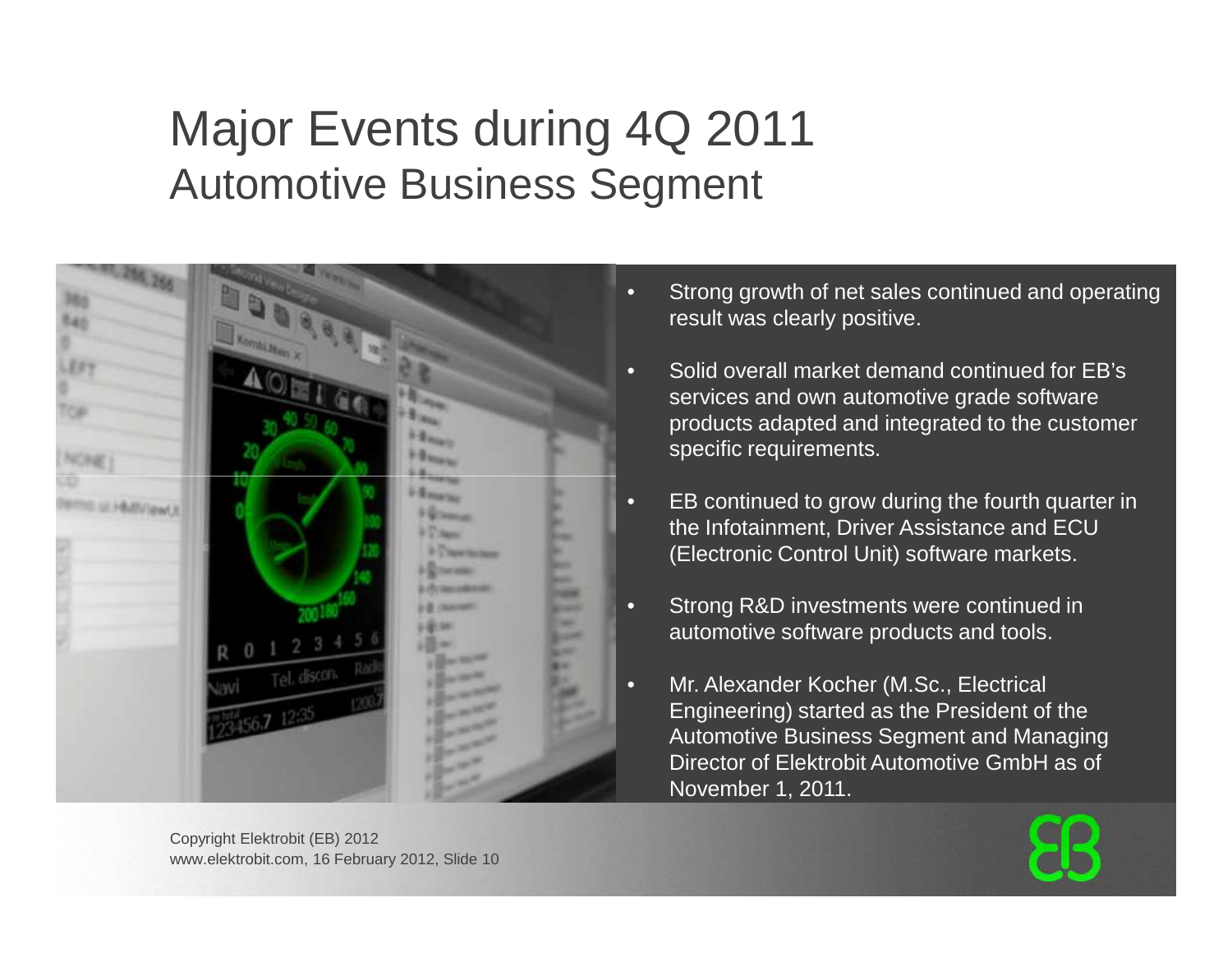### Automotive Business Segment in 4Q and Quarterly Development in 2011MEUR<sub>b</sub>

### **Strong growth of net sales**

 • 4Q11 net sales was MEUR 28.0 (MEUR 23.1, 4Q10), increase of 21.7%

#### **4Q operating profit improved from previous year**

 • 4Q10 operating profit was MEUR 2.1 (MEUR 1.1 in 4Q10)



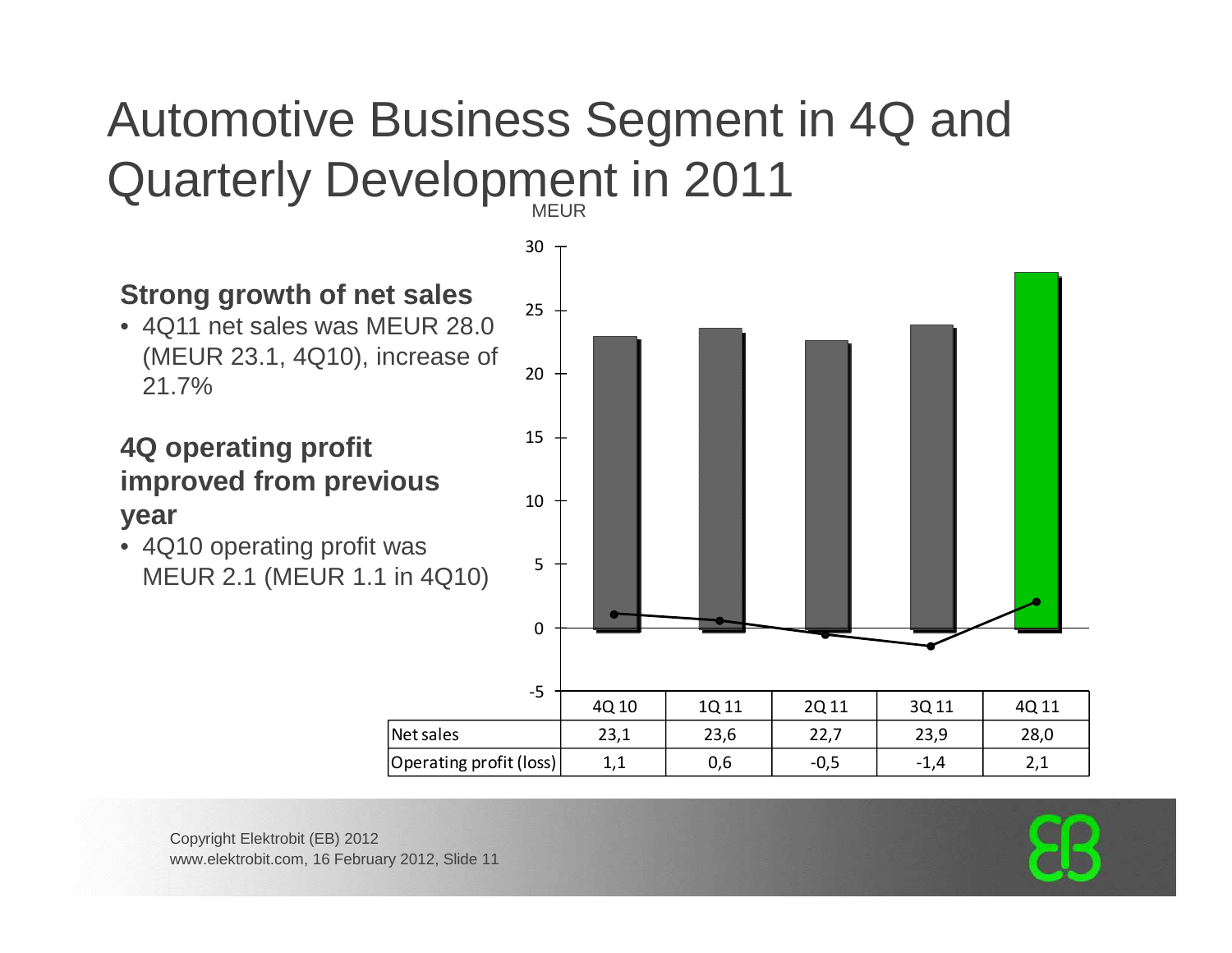# Automotive Business Segment in 2011

## - Strong growth continued

### **Strong growth in net sales year-on-year**

 • 2011 net sales MEUR 98.3 (MEUR 80.1, 2010), increase of 22.7%

#### **Operating result remained slightly below 2010 level due to weak 2Q and 3Q**

 • 2011 operating profit was MEUR 0.8 (MEUR 1.9, 2010)



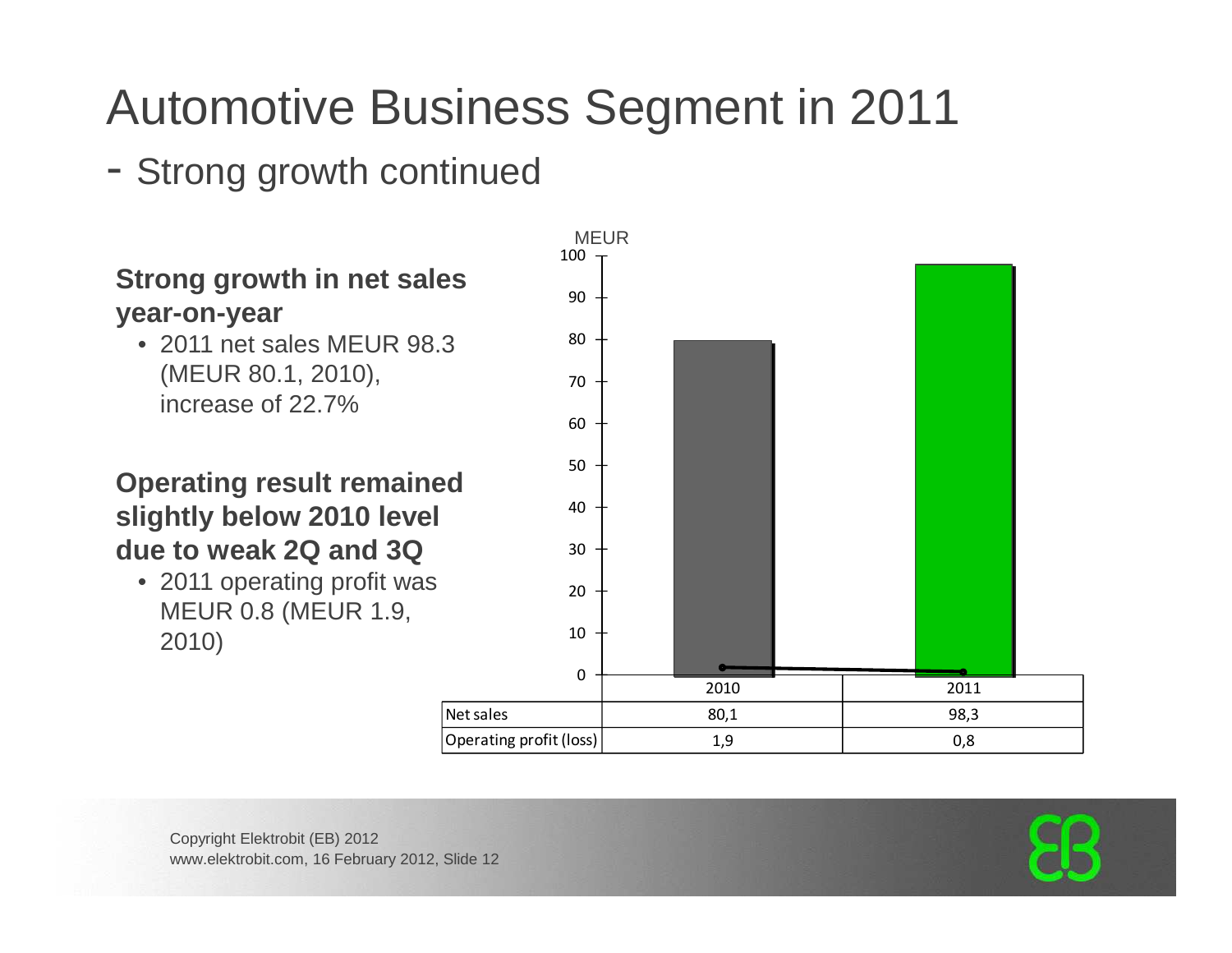# Automotive Market Outlook

 Carmakers continue to invest in automotive software for new car models and the market for automotive software products and services is estimated to continue growing.



- Move to the greater electronic content in cars has been underway for several years in both low-end and high-end vehicles. The share of electronic components in cars is forecasted to grow from 23 % in 2010 to 33% in 2020(Roland Berger).
- Growing software complexity and richness of features as consumers expect the same kind of user experience as in internet and mobile devices.
- Gradual separation of software and hardware and increasing use of standard software solutions.
- Estimated annual automotive software market growth rate until 2018 is expected to exceed the growth rate of passenger car production volume that is estimated to be 5.6 % CAGR (LMC Automotive's Q4 2011 Forecast).
- Cost pressures of the industry are expected to accelerate the need of productized, efficient software solutions EB is offering.
- The dependency of EB's net sales on the car production volumes is expected to increase in the coming years.

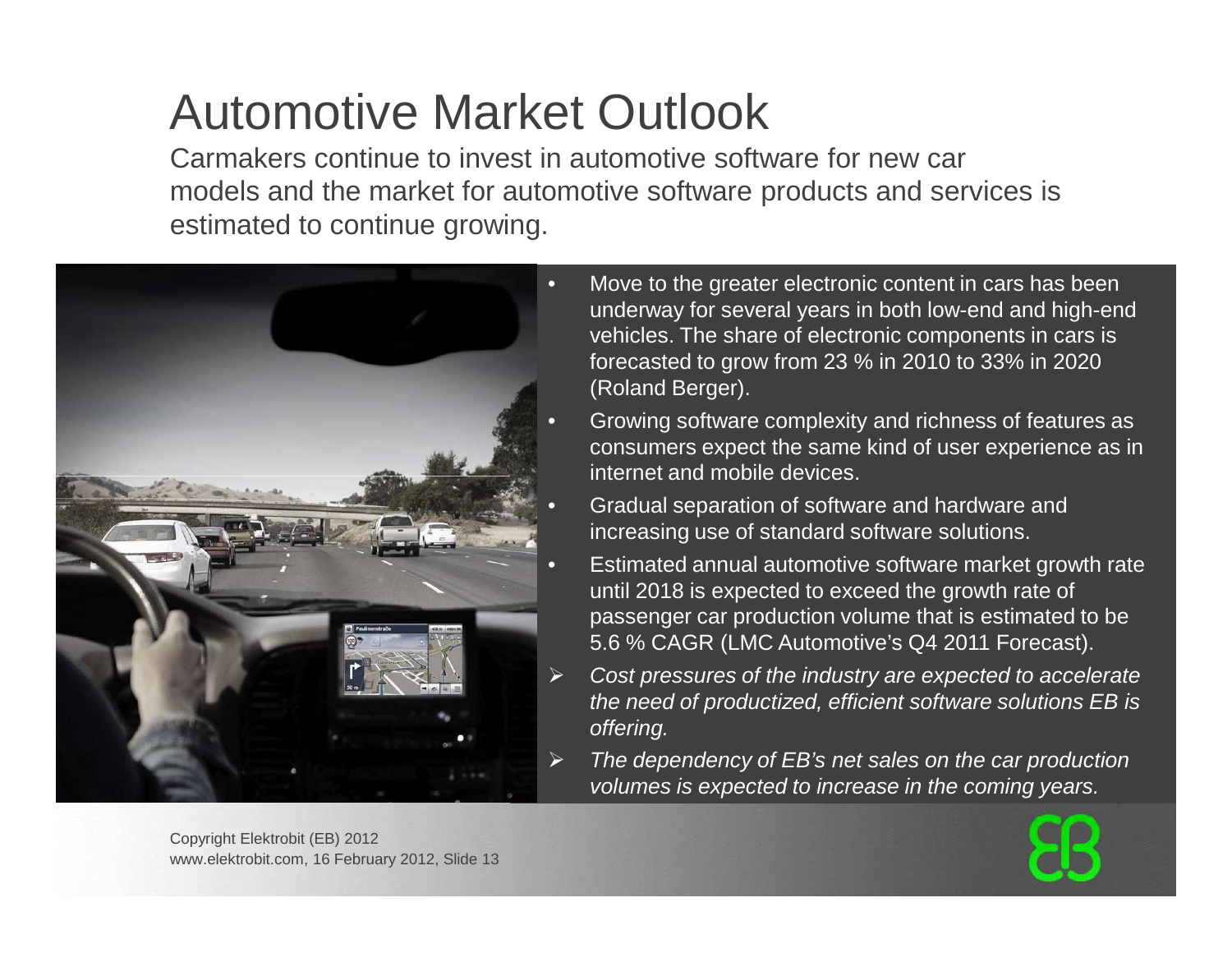## Major Events during 4Q 2011Wireless Business Segment



- •Operating result was clearly positive.
- •Net sales grew by 13.1 percent year-on-year.
- • Net sales grew mainly in the radio channel test tools and in R&D services for mobile infrastructuremarkets due to the strong demand in LTE radio technology, and in defense applications.
- • Good operating result in 4Q 2011 was mainly due to the increased net sales and the cost saving actions executed during 2011.
- EB continued its R&D investments in the radio channel test tools and the new special terminal product platform.
- The Android-based EB Specialized Device Platform won the Wireless Innovation Forum's "Technology of the Year" Award in December.

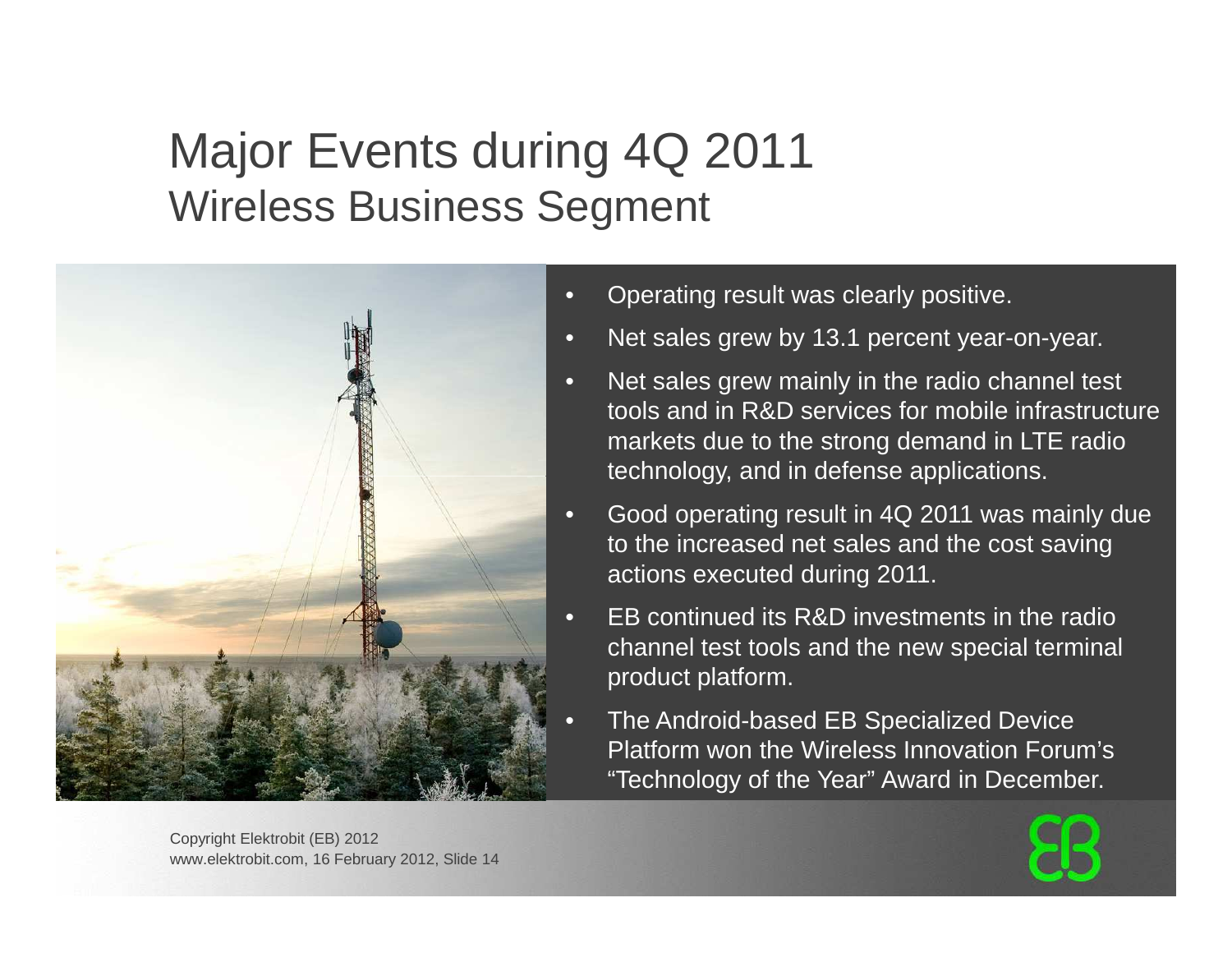# Wireless Business Segment in 4Q and Quarterly development in 2011

MEUR

#### **Net sales turned to growth in 4Q 2011**

 • 4Q net sales MEUR 21.0 (MEUR 18.6, 4Q10), increase of 13.1%

#### **Operating profit improved in 4Q 2011**

 • 4Q operating profit was MEUR 1.4 (MEUR -8.8 in 4Q10 including nonrecurring costs of MEUR 4.0)



\*) Operating loss 4Q 2010 includes non-recurring costs of MEUR 4.0.

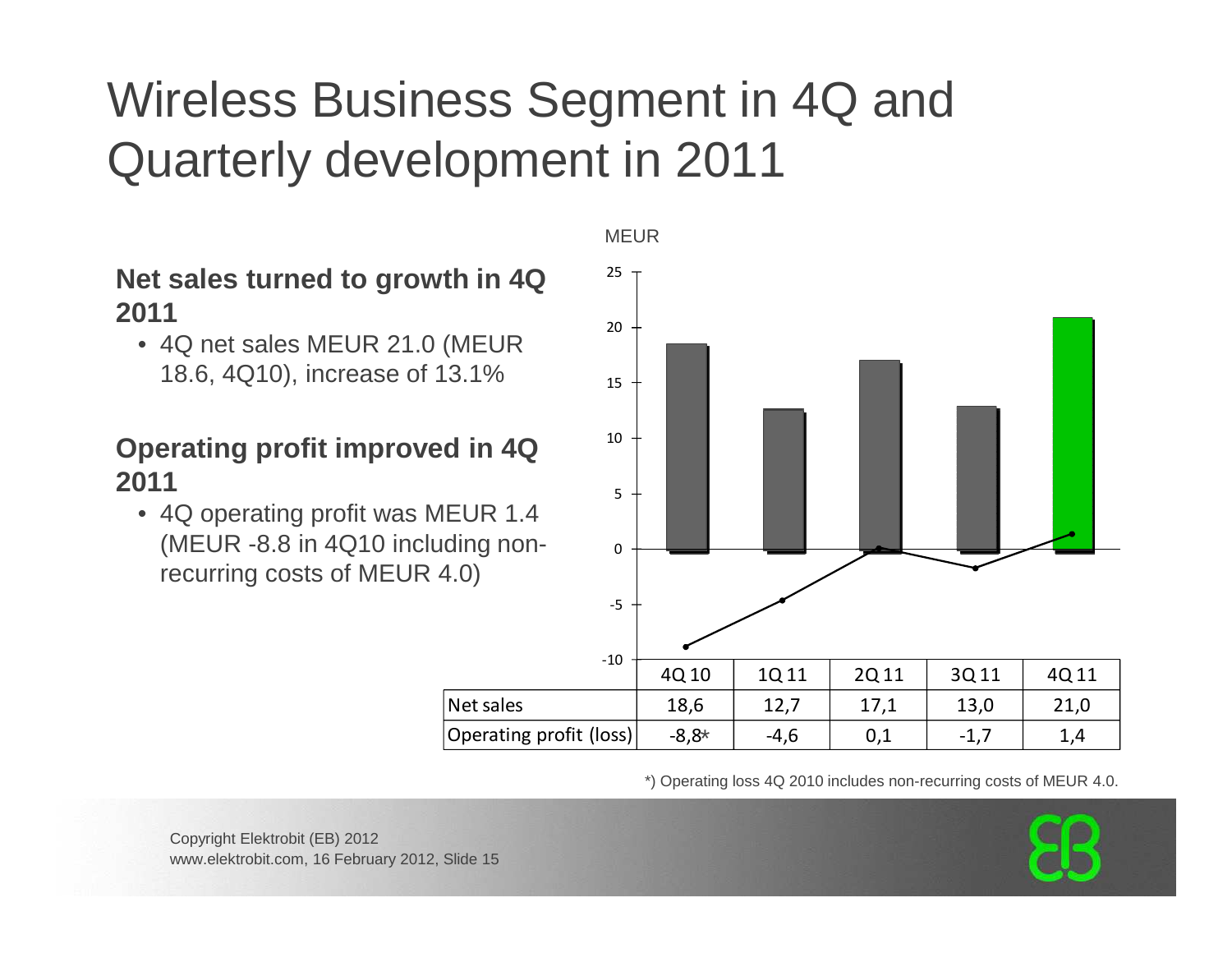# Wireless Business Segment in 2011

- Net sales decreased and operating result improved y-on-y

#### **Net Sales decreased**

 • 2011 net sales MEUR 63.9 (MEUR 81.0, 2010), decrease of 21.1%

#### **Operating result improved clearly but remained negative**

- 2011 operating loss was MEUR -4.7  $40,0$ (MEUR -19.3, 2010 including MEUR 12.3 non-recurring costs and impairments of receivables)
- 2011 operating results includes MEUR 0,9 costs related to collecting the receivables from **TerreStar**



\*) Operating result 2010 includes non-recurring costs and receivables of MEUR 12.3

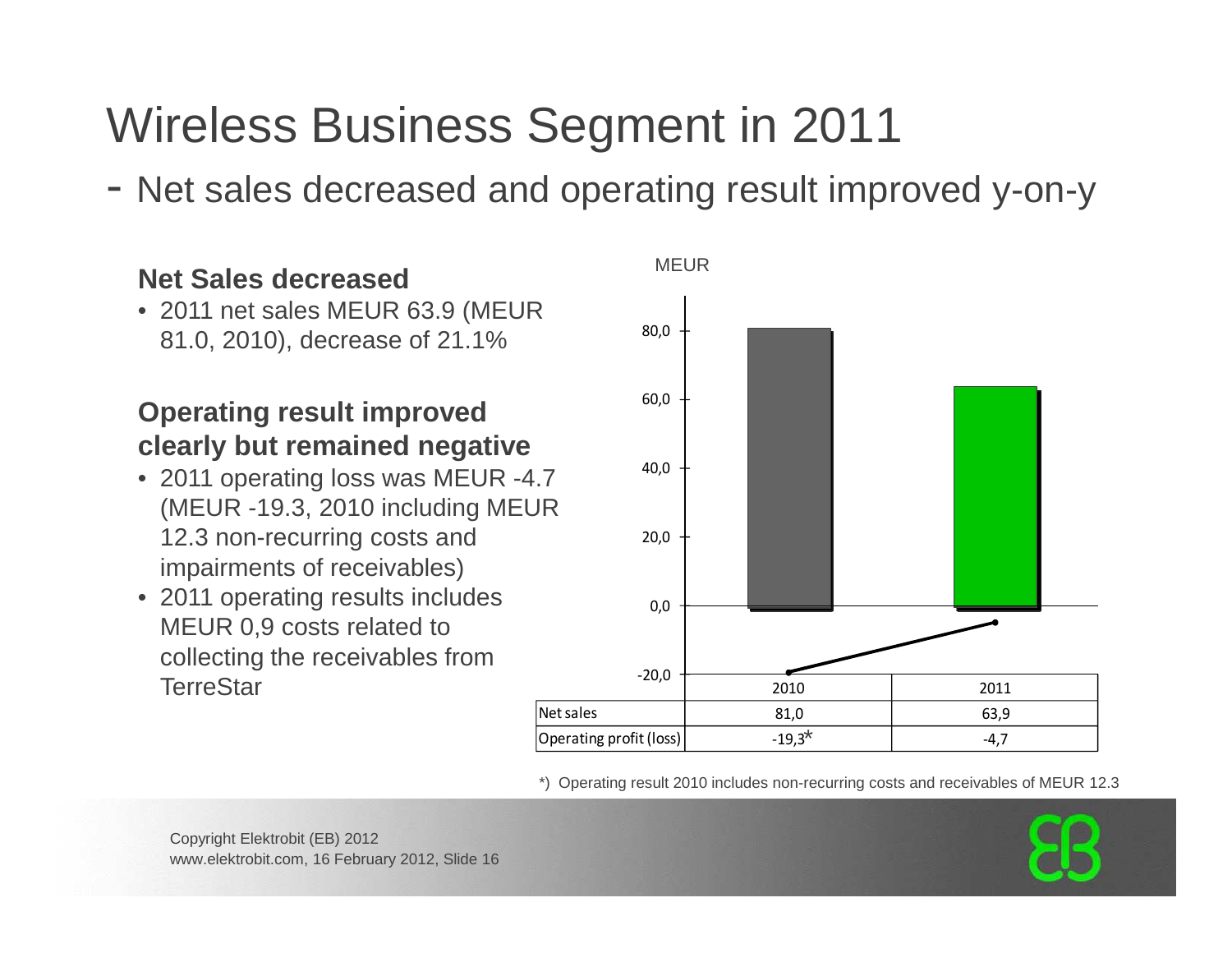# Wireless Market Outlook

 Technological changes, driving the demand, are expected to continue in the wireless communications market



#### Mobile telecommunications market

- Increasing use of **LTE radio technology** creates needs to develop new mobile infrastructure products.
- Smart phone related R&D services market for device manufacturers decreased in 2011 and is not expected to grow in 2012.
- In the Mobile satellite communication market, the demand for terminals for new data and mobile communications services is expected to slowly grow during next years.
- continuing opportunities for EB's broad technology and integration capabilities.

#### Defence and public authority markets

- The market for **communications, interference and intelligence solutions** targeted for public authorities is estimated to be increasingly **based on commercial technologies,** such as LTE and smart phone software applications, in the future.
- EB's competence and long experience of software radio based solutions is expected to bring new business opportunities.

#### Radio channel testing tools market

- Need for **advanced development tools for new LTE technologies is expected to remain** as a driver for the demand**.**
- EB provides world leading channel emulation tools for these radio technologies**.**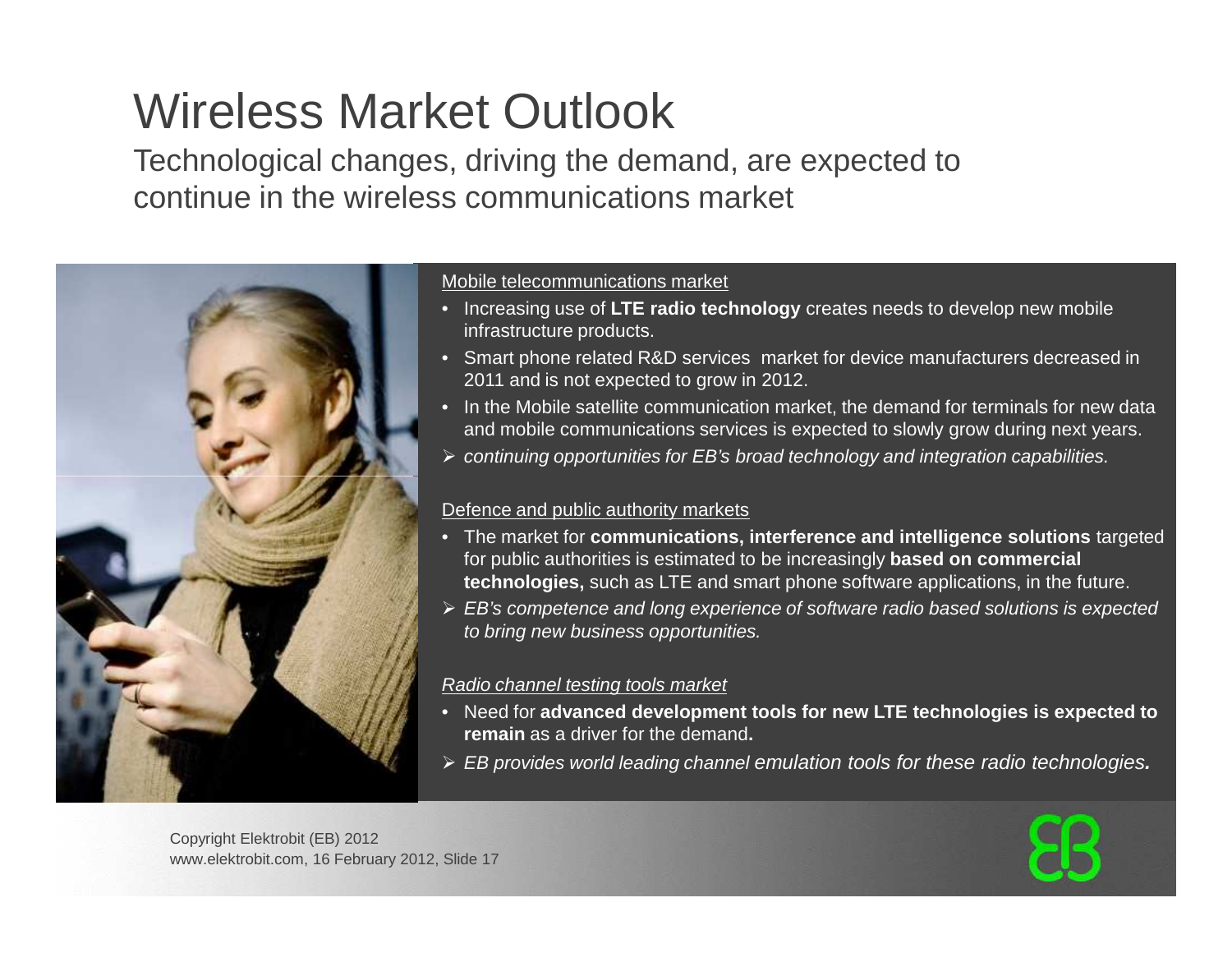# Outlook for 2012

 EB estimates that the demand for its products and services is expected to develop positively during 2012 in both Automotive and Wireless Business Segments.



• For the year 2012, EB expects the net sales and operating result to grow clearly from the previous year (net sales of MEUR 162.2, operating loss of MEUR -4.0 in 2011).

 For the first half of 2012, EB expects that the net sales will grow clearly (MEUR 76.1 in 1H 2011), and operating result will be positive (MEUR -4.4 in 1H 2011). However, the operating result of the first quarter 2012 is expected to remain below the level of operating result of the fourth quarter 2011 (MEUR 3.5 in 4Q 2011).

 Despite the uncertainty regarding the world economy development, EB believes its visibility has slightly improved through the somewhat improved visibility in demand and improved cost structure in Wireless Business Segment as well as through the grown business volume in the mobile infrastructure and the authority markets. Therefore a full year outlook is given in addition to a half year outlook .

 The profit outlook for 2012 is based on the assumption that there will be no further bookings of impairments of EB's accounts receivable from TerreStar Networks Inc. and TerreStar Corporation.

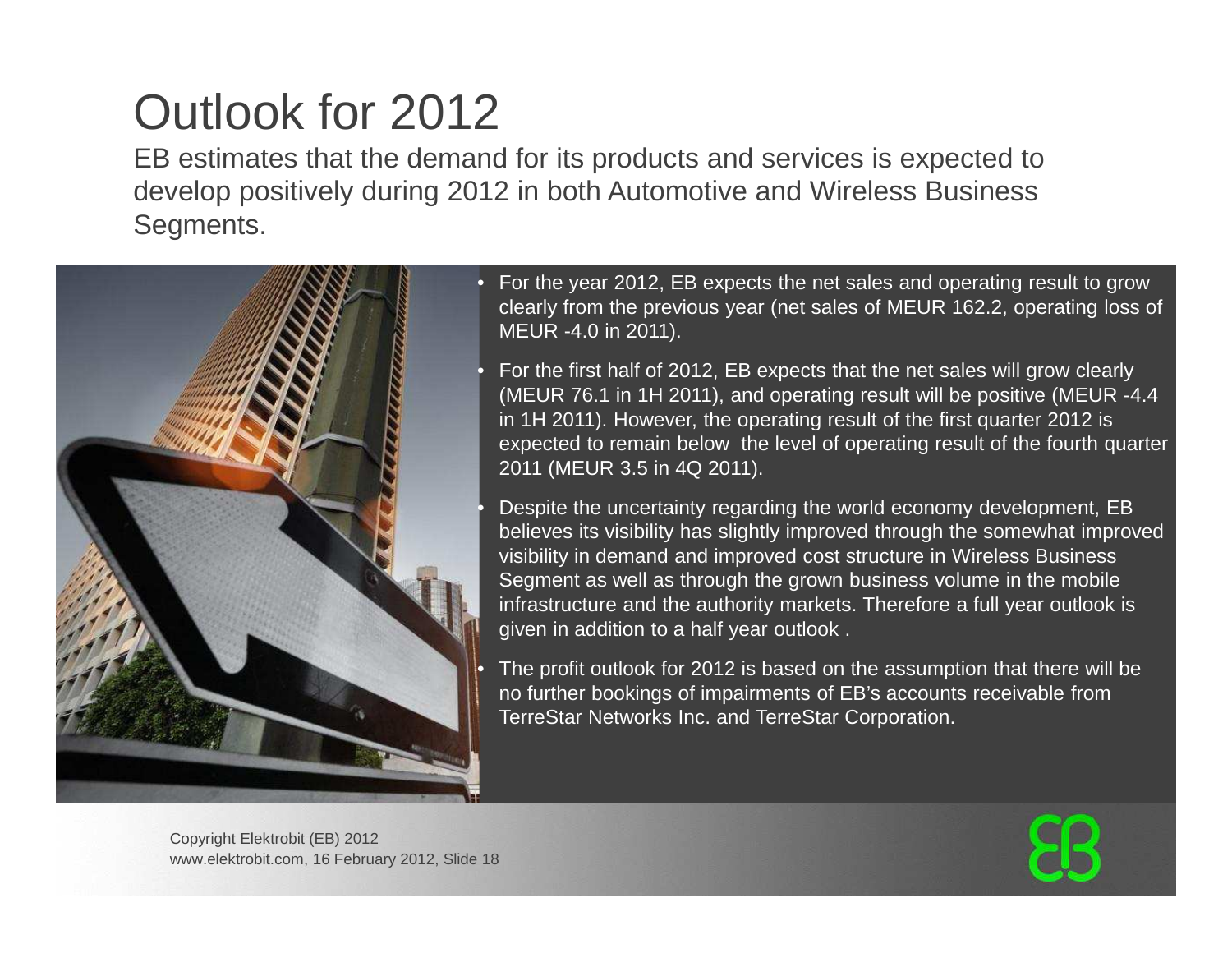# Important Dates in 2012

#### **Financial Reports in 2012**

- $\bullet$ Interim Report 1Q 2012 on April 26, 2012
- Interim Report 2Q 2012 on August 8, 2012 $\bullet$
- $\bullet$ Interim Report 3Q 2012 on November 6, 2012

#### **Annual General Meeting of Shareholders**

- $\bullet$ Annual General Meeting 2012 on March 26, 2012
- $\bullet$ At Oulu University, in Saalastinsali, Pertti Kaiteran katu
- $\bullet$ Registration period: until 21st of March 2012 by 10 am. (Finnish time)
- $\bullet$  Advance voting service through the Company's website from February 17, 2012 at 10 a.m. to March 21, 2012 by 10:00 a.m.(Finnish time).
	- The Finnish book-entry account number of the shareholder is needed for voting in advance.

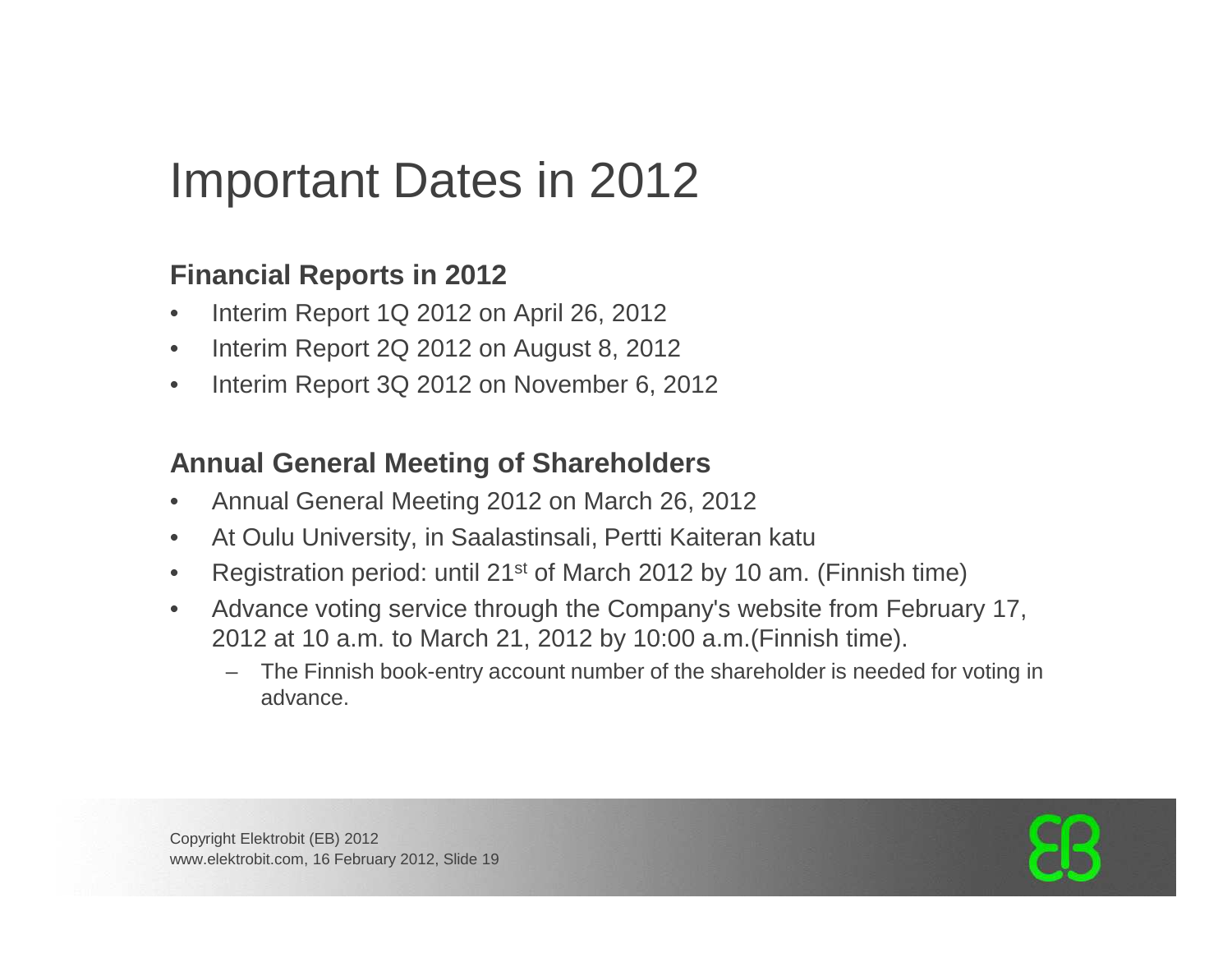

**Investor Relations:**Jukka Harju, CEO Tel. +358 40 344 5466 Investor.relations@elektrobit.com

> **Elektrobit Corporation**Tutkijantie 8FIN-90590 OULU, FINLAND

Tel. +358 40 344 2000www.elektrobit.com